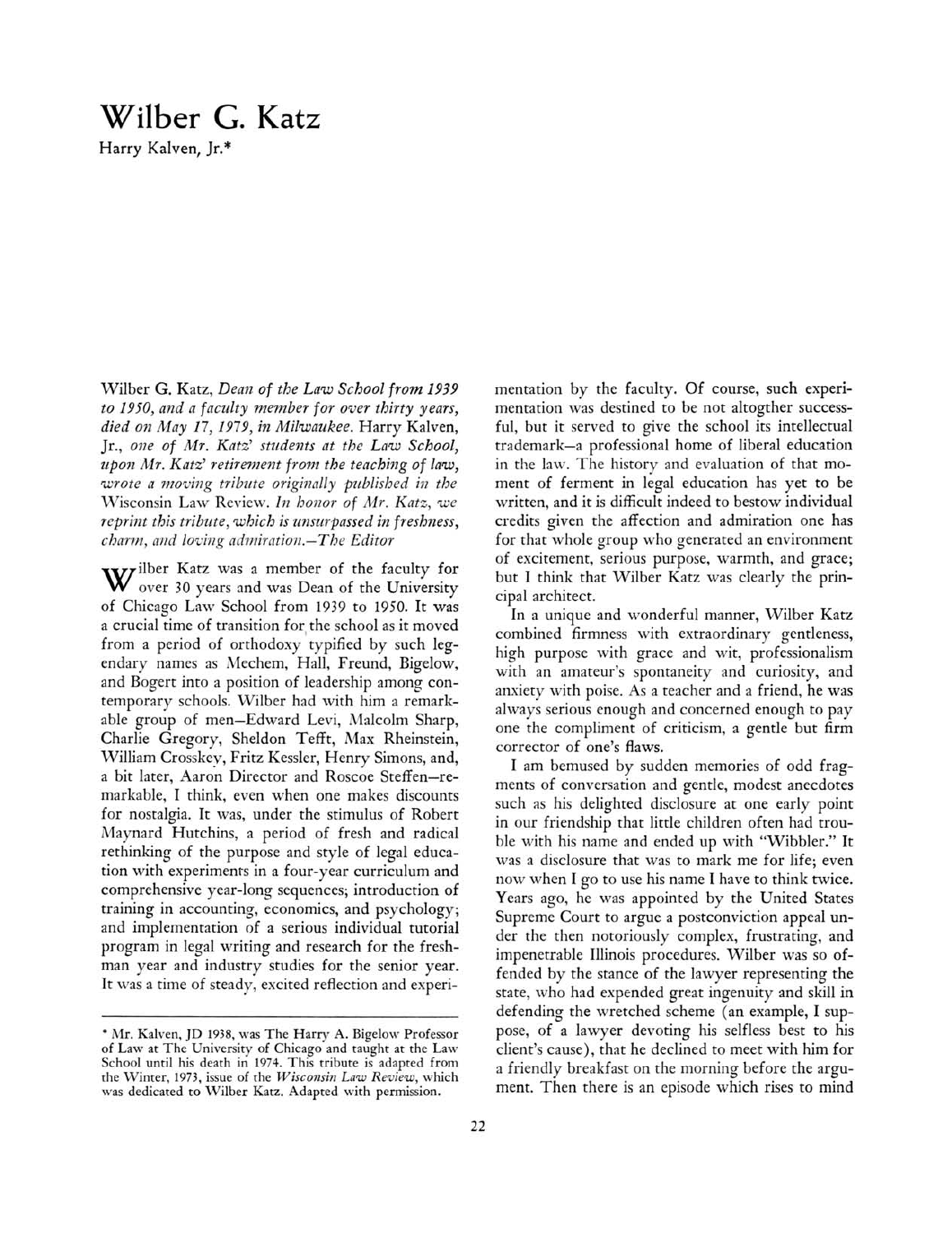

every time I face the ordeal of marking blue books, an ordeal especially painful for Wilber: to moderate the sense of burden that <sup>a</sup> large pile of unmarked exams always gave him, he hit upon the stratagem of dividing them into small piles and hiding them around the house so that at any moment he could look around and he could deceive himself into thinking he was almost through. The stratagem was <sup>a</sup> great success psychologically until the day came when he could not remember where he had hidden the last pile! There was his long and determined effort to get interested in baseball. He had been baffled and then intrigued by the fact that two of his apparently rational students and friends, Walter Blum and I, invested such serious attention in the matter. But after going to several games, reading the sports pages dutifully, and listening to us talk some more, he concluded that baseball was <sup>a</sup> peculiar cultural taste that one had to begin to develop when one was much younger than he. There was the Law Review dinner my last year at school. Wilber had almost single-handedly brought a Law Review into existence at Chicago <sup>a</sup> few years before and had been unstinting in his help on its behalf. He was preparing <sup>a</sup> set of remarks from the vantage point of the father of the Review, playing over in his mind various changes on that theme, when I, borrowing <sup>a</sup> maxim from my mother, chanced to introduce him as "the Review's best friend and severest critic, our Mother Katz." There were the marvelous marionette shows

that the Katzes, thanks to Ruth's artistic gifts, used to put on at their home with Wilber busily pulling the strings and somehow supplying the voices for <sup>a</sup> dozen different characters. Perhaps lost to culture forever now is one especially memorable show, <sup>a</sup> take-off of <sup>a</sup> University of Chicago Roundtable, which had <sup>a</sup> script written by Edward Levi, then <sup>a</sup> student, and which featured <sup>a</sup> puppet named Mortimer J. Adler. Ruth had, at one point, made <sup>a</sup> puppet of Wilber, and he was fond of telling that whenever he slipped into pomposity or vanity, he would be given <sup>a</sup> gentle reminder the next day and find his puppet sitting in his big arm chair.

Above all, Wilber Katz was <sup>a</sup> teacher. It was the clear consensus of the student body when I was at school that he was the "hot" teacher, the real focus of classroom excitement; the taste for him was shared equally by the students who approached law study with philosophic yearnings as by those who had already developed <sup>a</sup> firm taste for the more worldly aspects of careers in law. The passage of time and the accumulation of experience at law teaching have supplied distance now to those youthful judgments. The verdict still stands; he was simply the best teacher I ever experienced. He exuded the quick intellectual brightness and taste for logic that law schools have always prized; he carried rigor and authority in the classroom; but his teaching, even of <sup>a</sup> large law class, was like <sup>a</sup> conversation with <sup>a</sup> friend-it had an endearing quality because he almost never, in his excitement over what he was discussing, completed <sup>a</sup> sentence! He was effortlessly polite and gentle and shunned any use of the power to bully which had been so much <sup>a</sup> part of the older case method teaching tradition. He taught always like <sup>a</sup> man seized with an idea. And he made law proper exciting. I recall now with <sup>a</sup> touch of awe that his teaching of the statutory scheme regulating preferences under the Bankruptcy Act alchemized it into <sup>a</sup> splendid subject matter for intellectual analysis. And finally, he was interstitially, but only interstitially, philosophical. The stuff of his classes, to borrow Llewellyn's phrase, was law stuff, but it was interwoven with hints of larger themes.

There was <sup>a</sup> second characteristic of his teaching that impresses me now as I look back. He had <sup>a</sup> firm sense of the architecture of <sup>a</sup> course and of the teaching responsibility for it. The plot of his courses always emerged with clarity from the sequence of individual class sessions. He steadily counteracted the myopia that the case method can engender. You may not have been able each day to know exactly where